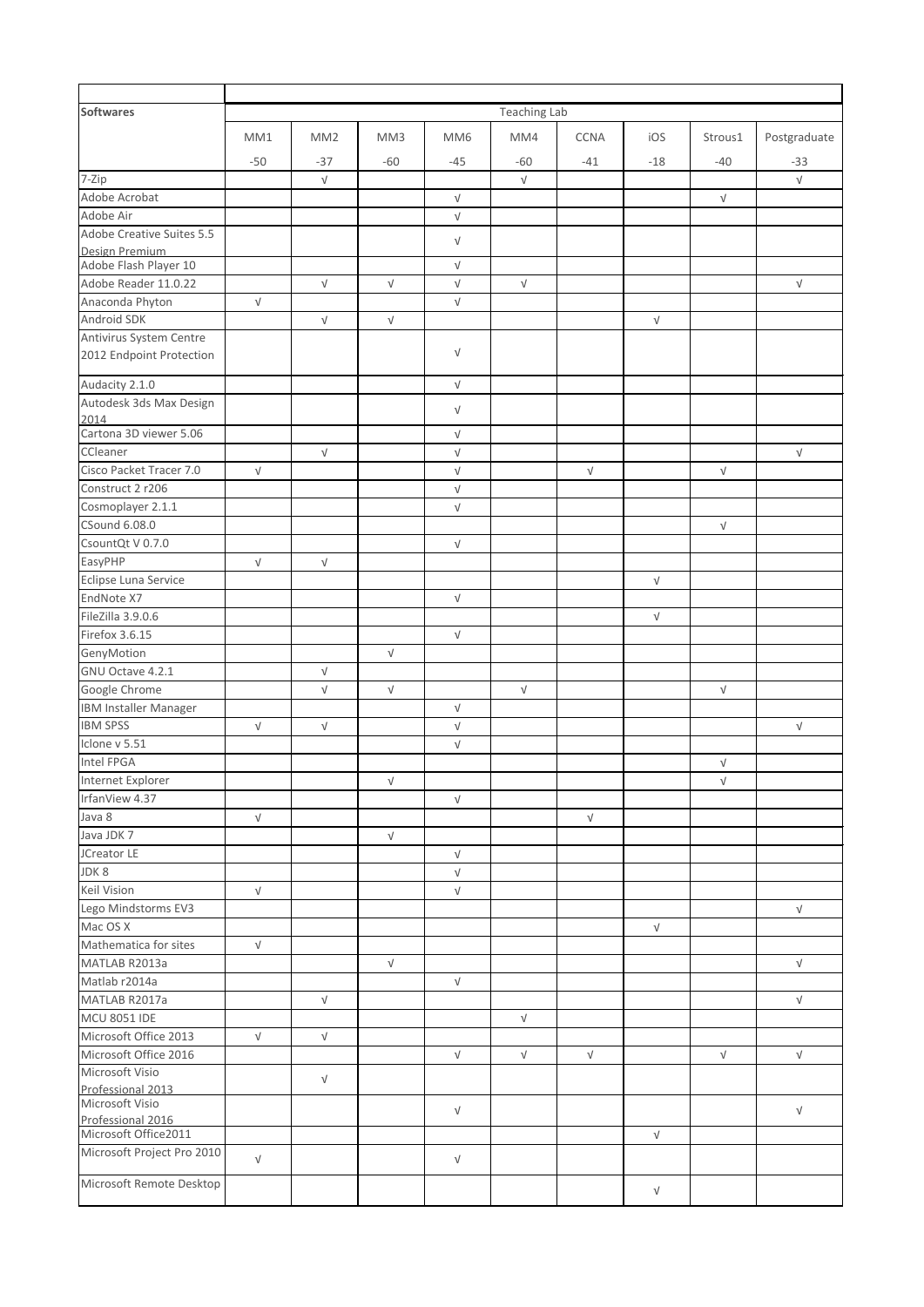| Microsoft Security                  |            |            | $\sqrt{ }$ |                      |            |            |            | $\sqrt{ }$ |            |
|-------------------------------------|------------|------------|------------|----------------------|------------|------------|------------|------------|------------|
| <b>Essentials</b>                   |            |            |            |                      |            |            |            |            |            |
| Microsoft Silverlight 3 SDK         |            |            | $\sqrt{ }$ |                      |            |            |            |            |            |
| Microsoft SQL Server 2005           |            |            |            |                      |            |            |            |            | $\sqrt{ }$ |
| Microsoft SQL Server 2008           |            |            | $\sqrt{ }$ |                      |            |            |            |            |            |
| Microsoft Visual C++ 2015           |            |            |            | $\sqrt{ }$           |            |            |            |            |            |
| Microsoft Visual Studio             |            |            | $\sqrt{ }$ |                      |            |            |            |            |            |
| 2010                                |            |            |            |                      |            |            |            |            |            |
| Microsoft Visual Studio Ent<br>2015 |            | $\sqrt{ }$ |            | $\sqrt{ }$           | $\sqrt{ }$ |            |            |            |            |
| Microsoft Visual Studio 6.0         |            |            |            |                      |            |            |            |            | $\sqrt{ }$ |
| MikTeX 2.9                          |            |            |            | $\sqrt{ }$           |            |            |            |            |            |
| Mozilla Filezilla 3.8.0             |            |            |            | $\sqrt{ }$           |            |            |            |            |            |
| Mozilla Firefox                     | $\sqrt{ }$ | $\sqrt{ }$ | $\sqrt{ }$ |                      |            | $\sqrt{ }$ | $\sqrt{ }$ | $\sqrt{ }$ |            |
| NetBeans IDE                        | $\sqrt{ }$ | $\sqrt{ }$ |            | $\sqrt{ }$           | $\sqrt{ }$ | $\sqrt{ }$ | $\sqrt{ }$ | $\sqrt{ }$ | $\sqrt{ }$ |
| <b>Nmap 7.40</b>                    |            |            |            |                      |            | $\sqrt{ }$ |            |            |            |
| Notepad ++                          | $\sqrt{ }$ |            | $\sqrt{ }$ | $\sqrt{ }$           |            |            |            | $\sqrt{ }$ |            |
| OMNeT++ 5.1.1                       |            | $\sqrt{ }$ |            |                      |            |            |            |            |            |
| Open Office.org                     |            |            |            | $\sqrt{ }$           |            |            |            |            |            |
| Oracle Database 10g                 |            |            |            |                      |            |            |            |            |            |
|                                     |            |            |            | $\sqrt{ }$           |            |            |            |            |            |
| Oracle Database 11g                 | $\sqrt{ }$ | $\sqrt{}$  |            |                      |            |            |            |            |            |
| Express<br>Oracle vmvirtualbox      | $\sqrt{ }$ |            |            |                      |            | $\sqrt{ }$ |            |            |            |
| Packet Tracer                       |            | $\sqrt{ }$ |            |                      | $\sqrt{ }$ |            |            |            | $\sqrt{ }$ |
|                                     |            |            |            |                      |            |            |            |            |            |
| Phyton 3.4.3                        |            |            |            | $\sqrt{ }$           |            |            |            |            |            |
| Prerequisites for SSDT              |            |            |            | $\sqrt{ }$           |            |            |            |            |            |
| PSPICE 9.1                          |            | $\sqrt{ }$ |            |                      |            |            |            |            |            |
| QSR NVivo 8                         |            |            |            |                      |            |            |            |            | $\sqrt{ }$ |
| Quartus II Subsrite - Altera        |            |            |            | V                    |            |            |            |            |            |
| Corp<br>R 3.3.2                     |            |            |            |                      |            |            |            |            |            |
|                                     |            | $\sqrt{ }$ |            |                      |            |            |            |            | $\sqrt{ }$ |
| R 3.4.0                             |            |            |            |                      |            |            |            |            | $\sqrt{ }$ |
| R for windows 2.15.3                |            |            |            | $\sqrt{ }$           |            |            |            |            |            |
| R Studio                            |            |            |            |                      |            |            |            |            | $\sqrt{ }$ |
| RapidMiner Studio                   | $\sqrt{ }$ |            |            | V                    |            |            |            |            |            |
| RStudio                             |            | $\sqrt{ }$ |            | $\sqrt{ }$           |            |            | $\sqrt{ }$ |            |            |
| Safari 7.1.3                        |            |            |            |                      |            |            | $\sqrt{ }$ |            |            |
| Scratch 1.4.0                       |            |            |            | $\sqrt{ }$           |            |            |            |            |            |
| <b>SPSS 22</b>                      |            |            | $\sqrt{ }$ |                      |            |            |            |            |            |
| Spywareblaster 5.0                  | $\sqrt{ }$ |            |            |                      |            |            |            |            |            |
| Teraterm                            |            |            |            | $\sqrt{ }$           |            | $\sqrt{ }$ |            |            |            |
| TeXnicCenter                        |            |            |            | $\sqrt{ }$           |            |            |            |            |            |
| Tftpd32                             |            |            |            |                      |            |            |            |            |            |
| TypeScript Tools for Mic            |            |            |            |                      |            | $\sqrt{ }$ |            |            |            |
| Visual Studio 2015                  |            |            |            | V                    |            |            |            |            |            |
| <b>UBUNTU 14.04.02</b>              |            |            |            | $\sqrt{ }$           |            |            |            |            |            |
| Unity 5.1.0 f3                      |            |            |            | $\sqrt{}$            |            |            |            |            |            |
| VirtualBox 5.1.26                   |            | $\sqrt{ }$ |            |                      |            |            |            |            |            |
| Visual Paradigm 14.0                | $\sqrt{ }$ |            |            | $\sqrt{ }$           |            |            |            |            |            |
| Visual Studio Enterprise            |            |            |            |                      |            |            |            |            |            |
|                                     |            |            |            |                      |            |            |            | $\sqrt{ }$ |            |
| 2015<br>VMWare Player               | $\sqrt{ }$ | $\sqrt{ }$ | $\sqrt{ }$ |                      |            |            |            |            | $\sqrt{ }$ |
| V-Rep Pro Edu 3.2.1                 |            |            |            | $\sqrt{ }$           |            |            |            |            |            |
| Vrml pad + Cartona                  |            |            |            | $\sqrt{ }$           |            |            |            |            |            |
|                                     |            |            |            |                      |            |            |            |            |            |
| Windows 7 Professional              |            |            | $\sqrt{ }$ |                      |            |            |            | $\sqrt{ }$ |            |
| Windows Movie Maker 2.6             |            |            | $\sqrt{ }$ |                      |            |            |            |            |            |
| Winisis 1.5                         |            |            |            |                      |            |            |            |            | $\sqrt{ }$ |
| Winpcap 4.1.3                       |            |            |            |                      |            | $\sqrt{ }$ |            |            |            |
| WinRAR                              | $\sqrt{ }$ |            | $\sqrt{ }$ | $\sqrt{\phantom{a}}$ |            | $\sqrt{}$  |            |            |            |